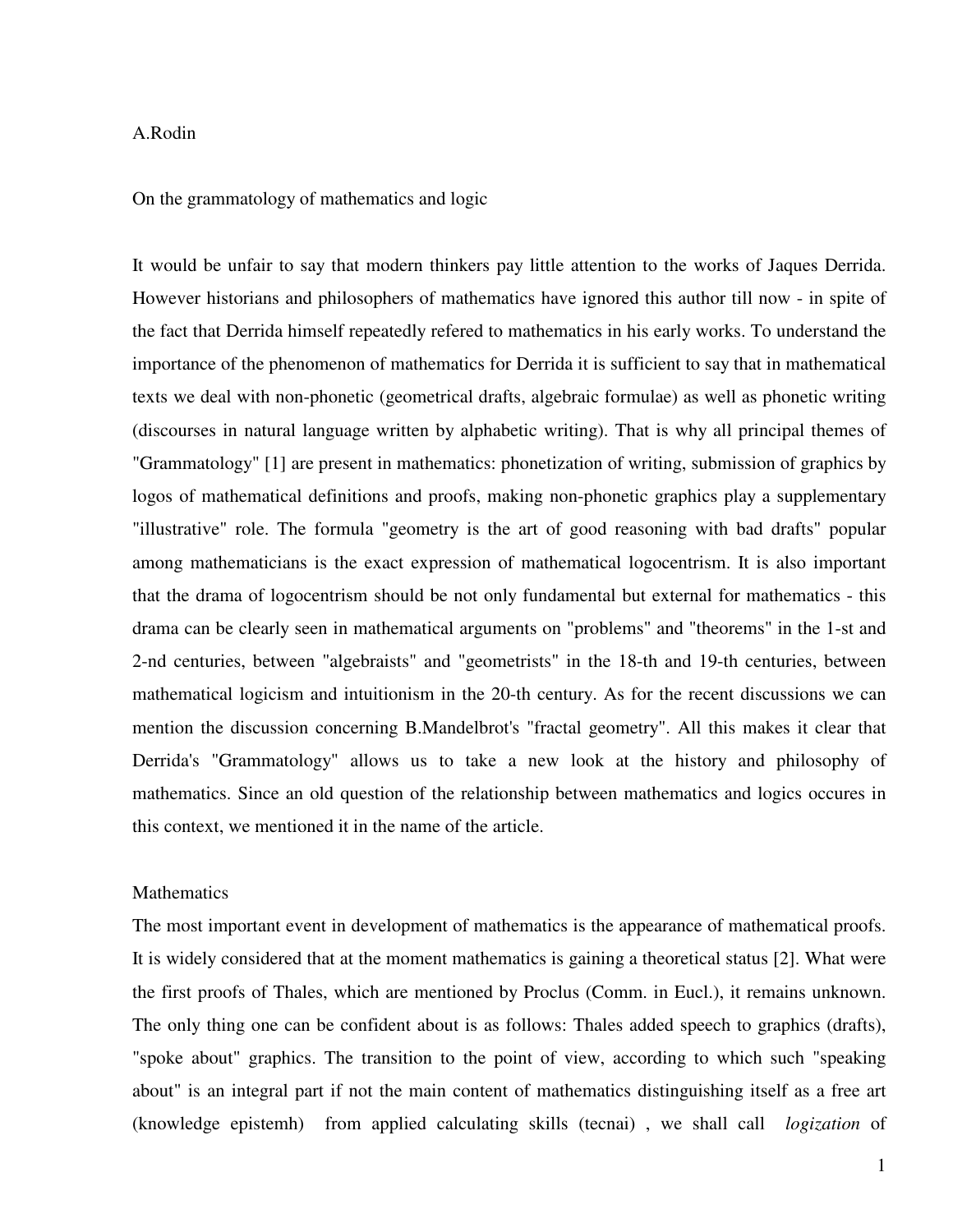mathematics (deriving the term not from "logic", but directly from "logos"). While the logization of geometry we ascribe to Thales, the logization of the second basic ancient mathematical discipline arithmetic, should be obviously ascribed to Pythagoras. Logization of arithmetic is "speaking about" graphic count. In fact outside logos arithmetic and geometry can't be distinguished at all: any arithmetical script can be considered as geometrical draft, for example the cipher "0" as an oval. Geometrical drafts and arithmetical scripts are distinguished only by logos and below we'll point out the way it does it.

What is the logization of mathematics, what is its structure? The answer that seems to be natural is as follows: before Thales they had been accepting mathematical truths dogmatically; Thales, being imbued with critical spirit, called these truths in question and tried to investigate the matter independently, to find the reasons for these truths or to refute them, to convince of these truths himself and his critically thinking audience or to discover their falsity. However after Derrida we have to say : the notion of truth itself presupposes the logization; even more so the mentioned above platonic distinction between the "knowledge" and the "truth opinion", between truths obtained by critical work of the reason and uncritically accepted, but true dogmata. Actually the truth outside speech is unthinkable. If a truth is written down it becomes a kind of "second rate truth", a "truth opinion" or "dead dogma" as opposed to a dialectic of the "living plenitude of the logos", and its truth anyway is preserved only by reference to speech, i.e. by the phonetic nature of alphabetic writing. Graphics itself cannot be true or false, for example a primitive ornament cannot be true or false. That is why the approach to logization mentioned above is a particular self-interpretation of the logos; to see what stands under logization here and not to miss this under-standing itself we have to examine this problem from a different point of view. (It cannot be of course an "objective" approach, because the objectivity obviously depends on the notion of truth.)

Thus the logization of mathematics which is usually called "the appearance of mathematical proofs" is not a transition from dogmatic acceptation of truths to critical understanding of them, but this is logization that puts into mathematics the truth itself. Briefly speaking propositions claiming to be true appear together with proofs (1). Speaking only about "the appearance of proofs" they obviously ignore the other side of the coin (2).

The fact, that mathematics can somehow exist outside truth without being under a delusion, but rather outside the field of truth in general allows us to consider the truth in mathematics as one of participants of the game, but not as a referee. As a matter of fact such an approach justifies a mathematical status of B.Mandelbrot's "fractal geometry" [3] and of his followers' works. The main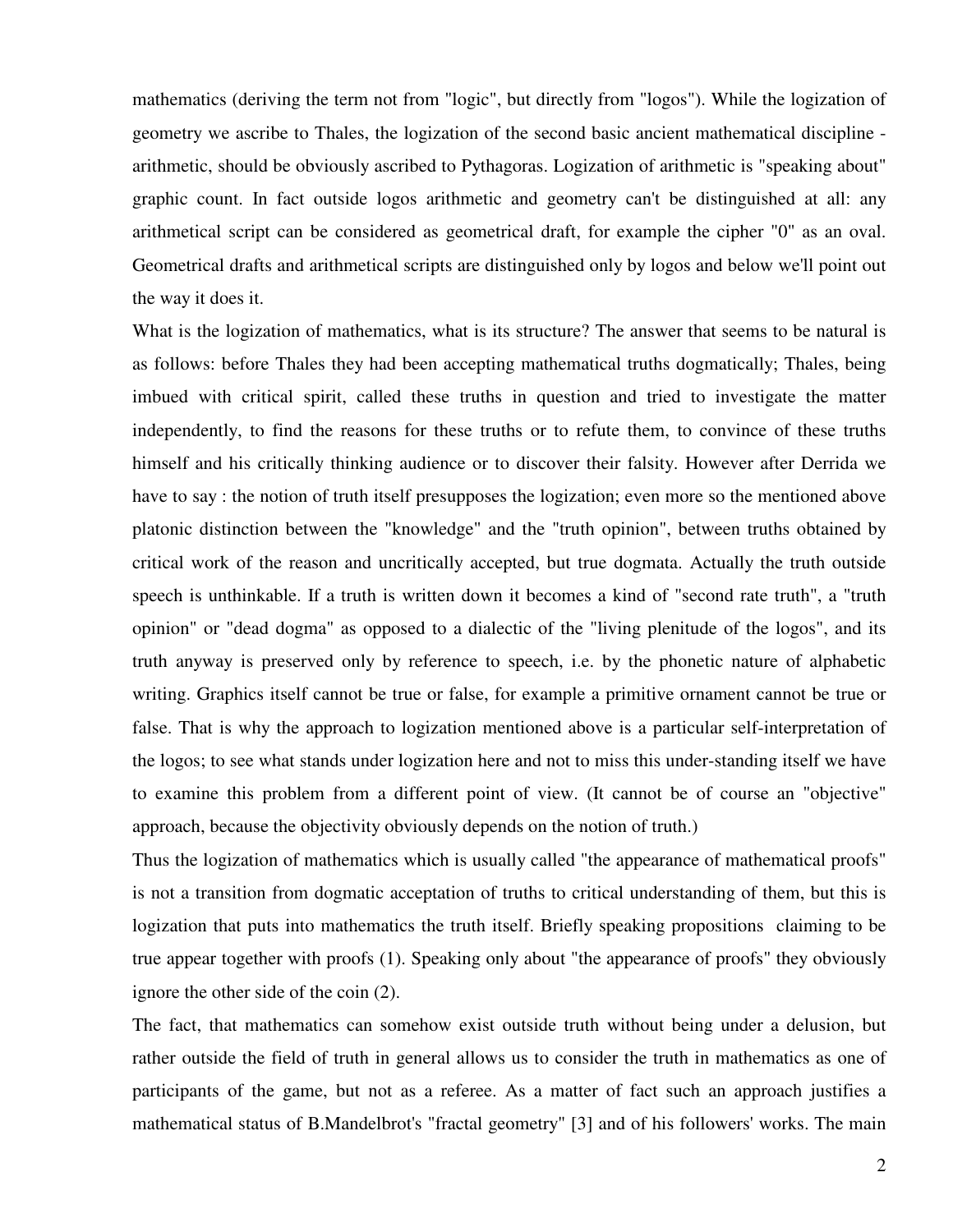part of Mandelbrot's work is a development of the new type of mathematical graphic with computer. Mandelbrot's critics do not agree to call a development of the new graphic a mathematical result. Surely all this staff can be reduced to the terminological strife on the meaning of "mathematics"; if however not to limit yourself by the frameworks of logocentrism - and mathematicians are inclined to do it less than others recognizing "their matter" in Egyptian hieroglyphs as well as in primitive ornaments [5,6] - Mandelbrot's results are to be considered as mathematical ones in the very important sense of the word.

We say: seeking for truth is a free business of a free man. So the logization appears to be the "liberation" of mathematics, its transformation from skill to "free art" mentioned by Proclus (ib.) and ascribed by him to the younger Thales' contemporary Pythagoras. However this "liberation" also has its reverse side: the notion of skill and that of technical means in opposition to the truth as an absolute goal presuppose the logization. In other words the interpretation of non-logizied mathematics as applied, serving to an external goal and for this reason "slavish" is a selfinterpretation of the logos. The field of truth given by logization is at the same time the field of (any possible) teleology where speech as a goal opposes graphics as a means serving this goal. What we call freedom here is a domination of the speech over graphics. This cultural situation Derrida calles "logocentrism".

So the history of *theoretical* mathematics starts with "speaking about" graphics. However as early as in the 5-th or 4-th centuries B.C. the first mathematical texts appear, i.e. speeches going with mathematical graphics are written down in usual phonetic alphabetic writing. That is the fact the cause of which we are not going to discuss here that phonetic writing i.e. recording of speech appears to be linear: speech in writing is transformed to a linear sequence of alphabet's letters and punctuation marks; all two-dimensional differences are limited by the line's pitch and fixed. Phonetization of writing at the same time appears to be its linearization. So we can consider a (theoretical) mathematical text as a linearized mathematical graphics. The definition "the circle is a flat figure bounded by the line such as all the straight lines drawn from an internal point of this figure to this line are equal each others" (Cf. Eucl.Elem. def.1.15) "transforms the circle's draft into the line":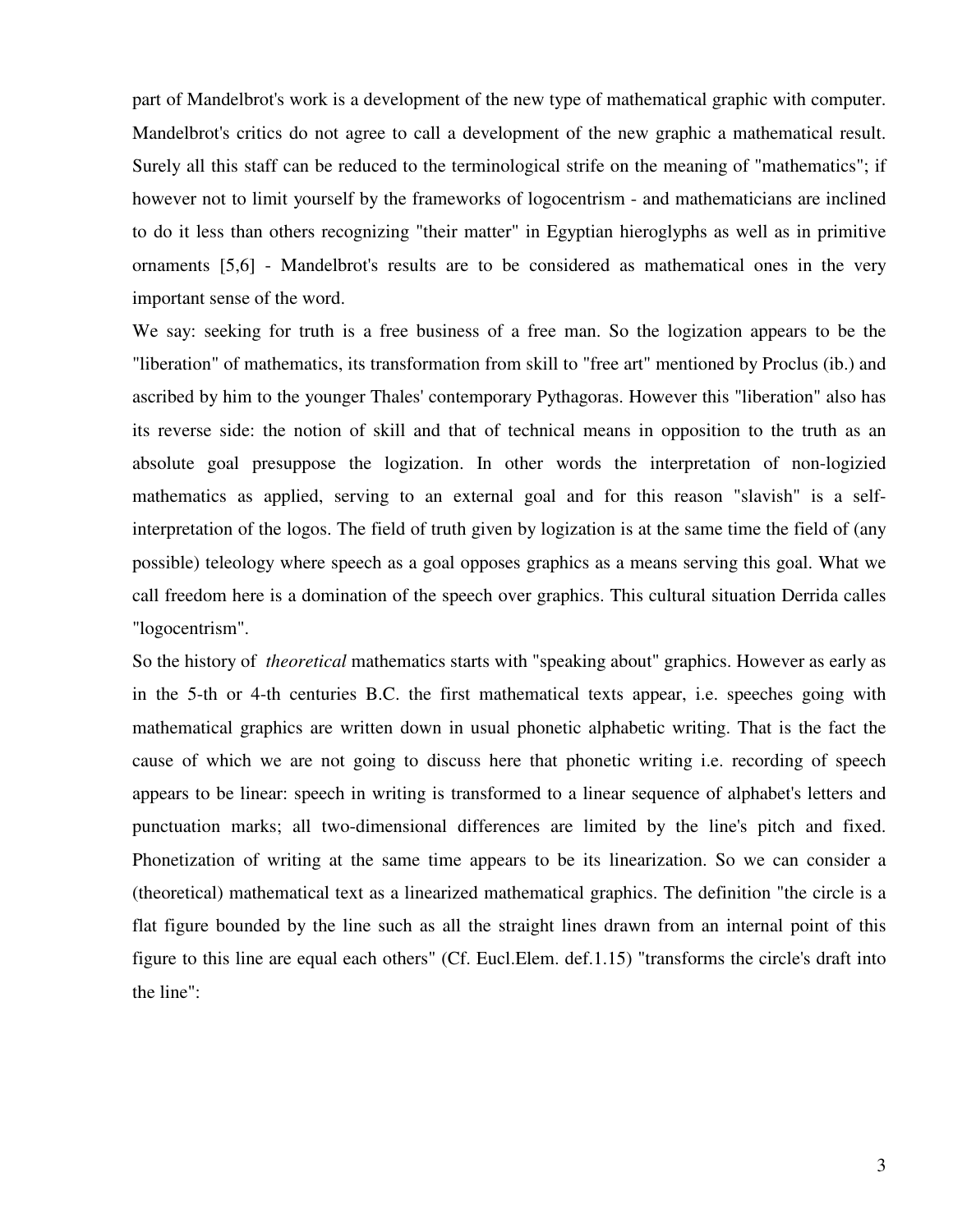

The circle is a flat figure ...

Perhaps there are no other texts of the Western culture except mathematical ones were linearization of writing mentioned by Derrida can be seen so clearly.

We have just pointed to the two extremes: geometrical drafts (non-phonetic non-linear graphics) and written reasonings in natural language about these drafts (phonetic linear graphics). However in mathematical texts there are also intermediate levels of writing. First of all let us take into consideration notations in letters of geometrical figures . When in a mathematical text the triangle's apexes are lettered as A, B and C, we can speak about a non-phonetic using of phonetic alphabet. Because it does not matter what sounds correspond to these alphabet's characters, but one has only to be able to distinguish these characters between each others and to differ these characters from other ones (if there is any). That is why for such purpose one can use the different letters corresponding to one and the same sound, for example lower case and capital letters. Nevertheless phonetic nature of the alphabet characters enables to linearize and sound the script:



as "triangle ABC" .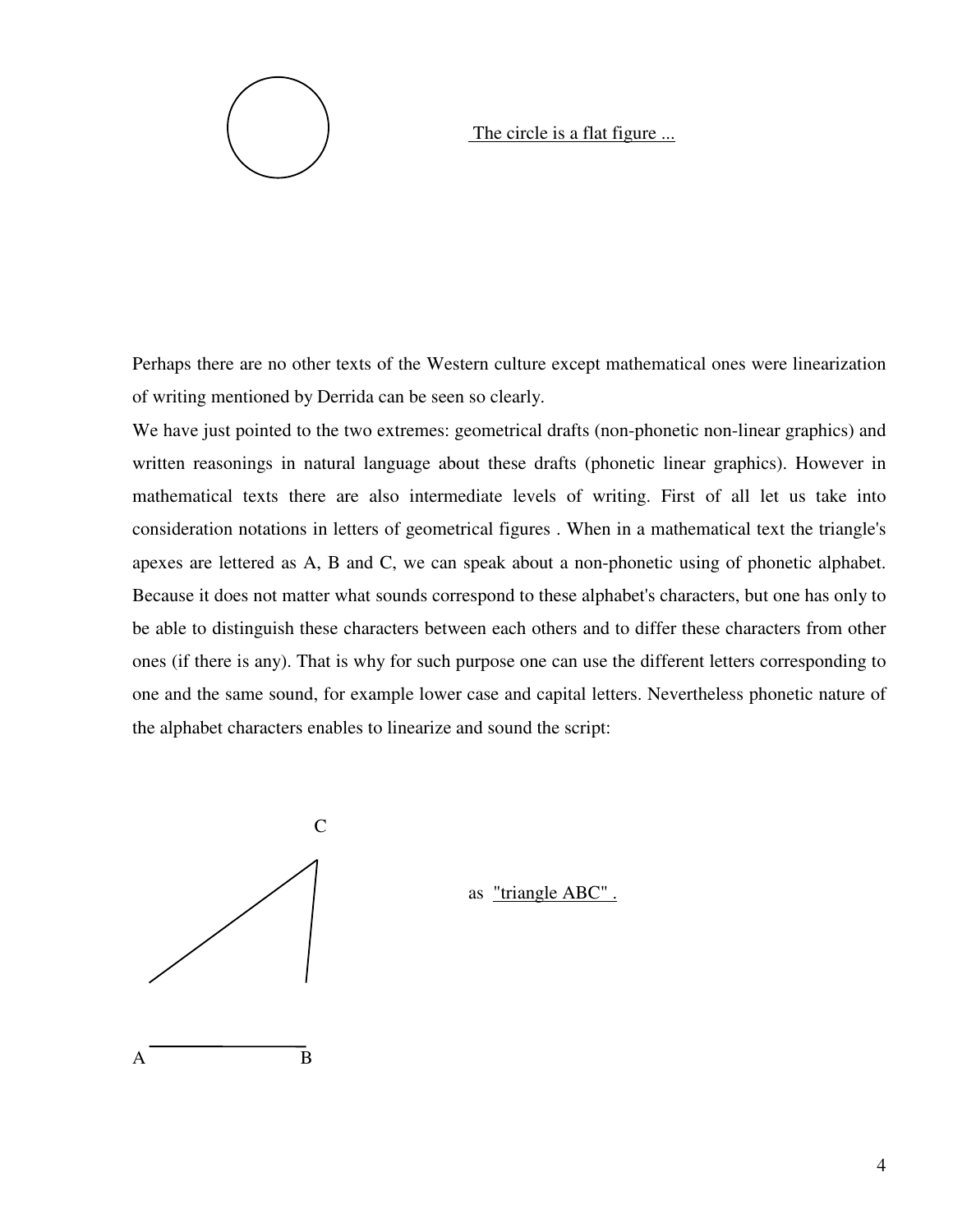(If letters with the same phonetic value are used, linearization and phonetization demands some additional efforts. For example one needs to say "A-capital" and "a-small" instead of making the sound [ei], which corresponds to the characters of Latin alphabet "A" and "a".)

"ABC" in linear record appears to be a *proper name* of geometrical figure. This mathematical example confirms the fact that proper names have a scriptural but not oral nature. When one says "triangle" it is always "triangle in general". To specify this noun (onoma) it is turned into speech (logos), in the given example into the definition of triangle. Only in this case it is fair to say that the noun has sense. Proper names can not be reduced to speech. That's why they are arbitrary and have no sense (3). So proper names mediate between graphic and speech: they can be used in speech and even have some glimpse of sense (cf. nicknames), but as such they are senseless and have a graphical nature.

The mediative role of the notation in letters in geometry can also be seen from the other point of view. As we said above the name "ABC" regarding the noun "triangle" realizes an individuating function: "triangle ABC" is not a "triangle in general", but is a concrete triangle. However regarding the triangle's draft with apexes notated as "A","B" and "C" this function of the name "ABC" is reversed. We say "the triangle ABC is given" and then prove some proposition about this triangle. Obviously this proposition must relate not to the used draft but to the "triangle in general". Although we notate as "ABC" the triangle on our draft we understand that we can use another draft (for example drown near the old one) continuing to use the same name for anew drown triangle. Thus regarding speech, the notation in letters realizes an individuating function; and regarding draft the same notation realizes generalizating (inductive) function (4).

Let us now consider arithmetic. What differs arithmetic from geometry is not the nature of its graphic but the way of logization of graphic. As we said above there is no graphema which could not be taken as a geometrical object. For example every letter can be taken as a geometrical object: what makes a letter to be itself is not its graphical peculiarities but a reference to the corresponding sound. The same is true for any recording of numbers and arithmetical operations' signs. What is a cipher then? Cipher is a proper name of a graphema of corresponding type. For example "3" in so-called "Arabic" or "III" in "Roman" system of numeration is the name of a graphema such as

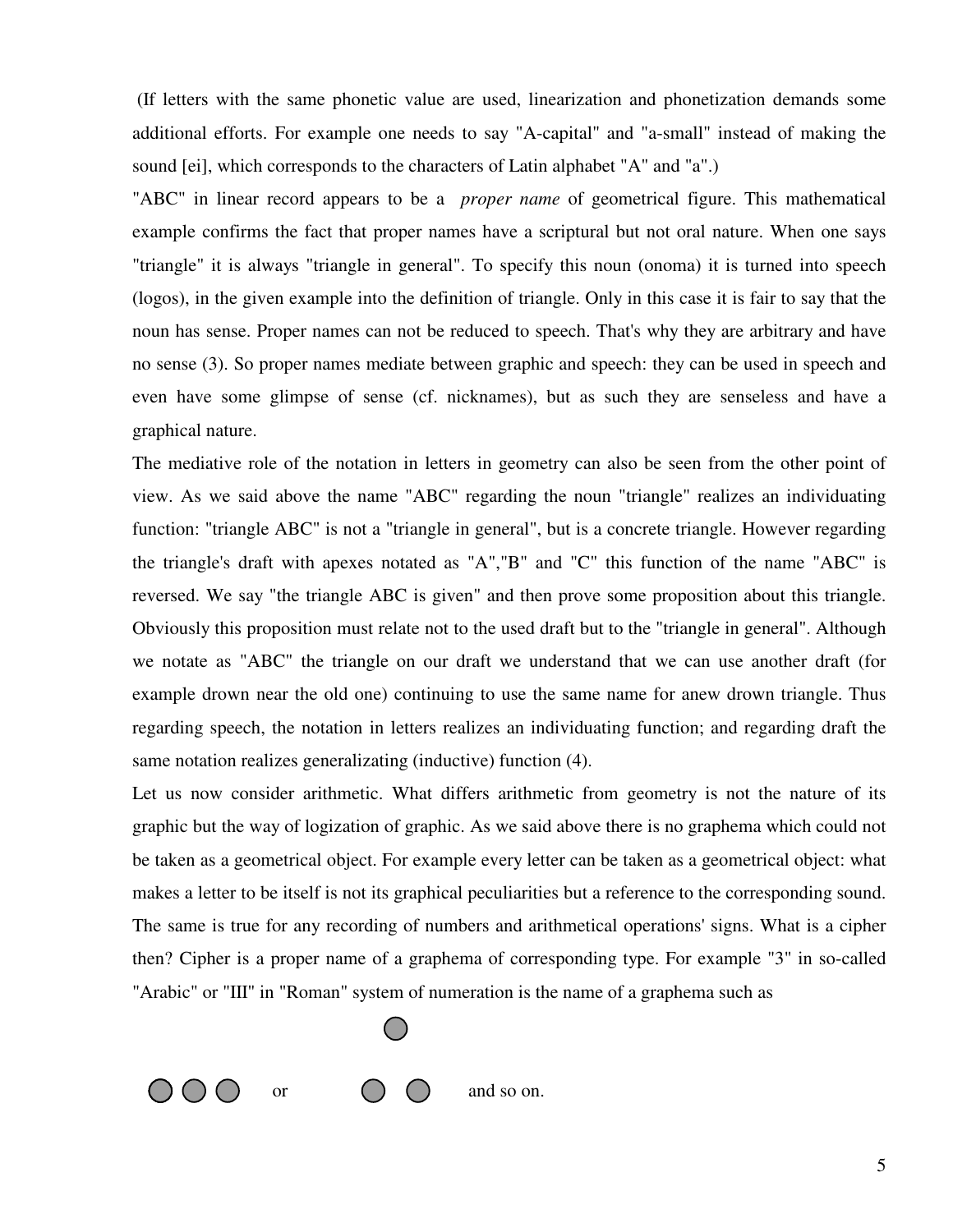Note, that as well as a notation in letters for triangle, this name is not collective one of the graphemata of corresponding kind, but that of a concrete though arbitrary graphema of the kind. Ciphers mediate between graphic and speech as well as notations in letters of geometrical figures. On the one hand the cipher "III" is only linearized graphema of the initial level. On the other hand this graphema corresponds to the numeral "three". The visual connection between a cipher (a graphema of the second level) and a graphema of the initial level is not obligatory here. On the contrary it is rudimental - as well as the name of a man is not necessarily connected with his real features. We use the word *nickname* for any name of a person which describes some aspect of him or her, but yet is not his/her own (proper). So a nickname remains partly a common noun, even if for a certain group of people it is associated with a certain individual. Therefore we can call the cipher "III" (but not "3") a nickname of a graphema of initial level. In case there is no visual connection between graphemata of the first and of the second level, i.e. between "numerical images" and ciphers, ciphers also are not a completely phonetic graphemata. Actually the main claim laid to a cipher is a possibility to define a corresponding number, i.e. to distinguish ciphers and corresponding numbers between each other. For that purpose the sound value of a cipher does no matter. ( We saw the same in notation of geometrical figures in letters.) But on the other hand any cipher may be sounded. So a cipher as a proper name of the number mediates between spoken (common) name of the number and the graphema of the initial level. Notice that it is Greek mathematics that makes our analogy between notation of geometrical figures in letters and use of ciphers more accurate because the same letters with a special mark are used as ciphers there.

The possibility to sound ciphers makes it possible to record big numbers with the limited set of ciphers and to organize calculations. The linear script "1995" for instance does not refer directly to a graphema of the initial level like the cipher "5", but presupposes an explanation of the numeration. While separate cipher is sounded as a number's name, a numerical script with several ciphers is sounded as a number's name with its explanation. (It concerns not only positional but any other numeration as well.) On the other hand numeration is an independent graphic: one can know nothing about initial level's graphic and about phonetic value of numerical scripts and operate with these scripts by the rules of calculations. It is the speech which mediates and distinguishes the two levels of graphic. Outside speech a cipher or any other numerical script does not differ from any other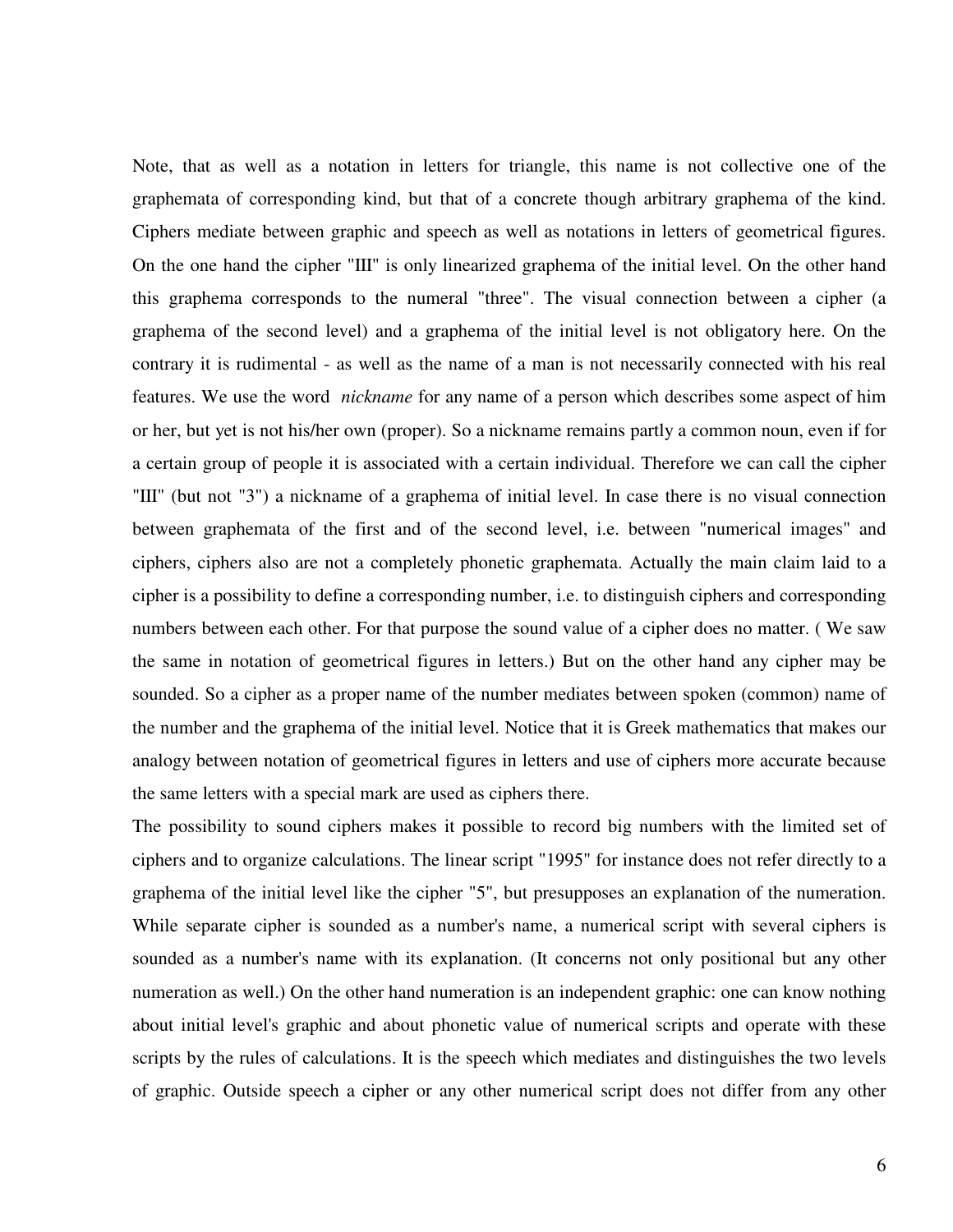image. More precisely speaking they differ from any other images just the same way that any image differs from another one.

What we have said above concerned not the theoretical arithmetic, but a calculating practice which is found in ancient epochs all over the world. That is why logization must be considered here not in the way we did it in the case of Greek theoretical geometry: there is no aim to "transform" graphic into logos here; there is no reason to consider numeration as a technical mean and an oral calculational discourse as a goal, an explanation of numeration and calculations can be considered otherwise as an auxiliary mean of the count. (It limits our analogy between notation of geometrical figures in letters and ciphers .) What is the *theoretical* arithmetics that had been developing in ancient Greece at least from Pythagoras' times? As far as Pythagoras' arithmetic is concerned it is hard to say something above the statement that it included some kind of "speaking about" calculations. Meanwhile just as in Thales' case the very fact that such "speaking about" was the main part of Pythagoras' activities (for Pythagoras as arithmetician is known not because of invention of some new numeration or calculating method - among Greek mathematician only Archimedes dealt with this) is of great importance.

Let us now consider the original texts, first of all the arithmetical books of Euclid's "Elements" (books 7-9). Euclid does not use the numerical notation in letters that was in use at his times for calculating purposes. Instead he uses a linearized geometrical graphic representing numbers as segments made up with unit segments and notation in letters as in geometry:



Nevertheless while Euclid speaks here not about segments but about numbers, we are to consider a segment-number as representing the class of graphemata corresponding with the number. In this case we have a linearization that is not directly connected with phonetization. We call such a linearization a *primary* linearization to differ it from the *secondary* linearization the alphabetic recording of speeches about mathematical graphic. We can call Euclid's segment-number again a *nickname* of the numerical graphema of the initial level because here as in the case of the roman cipher "III" a signe of the number (graphema of the second level) the same time is a suitable graphema of the first level. However it is important to distinguish two levels of graphemata here for otherwise it would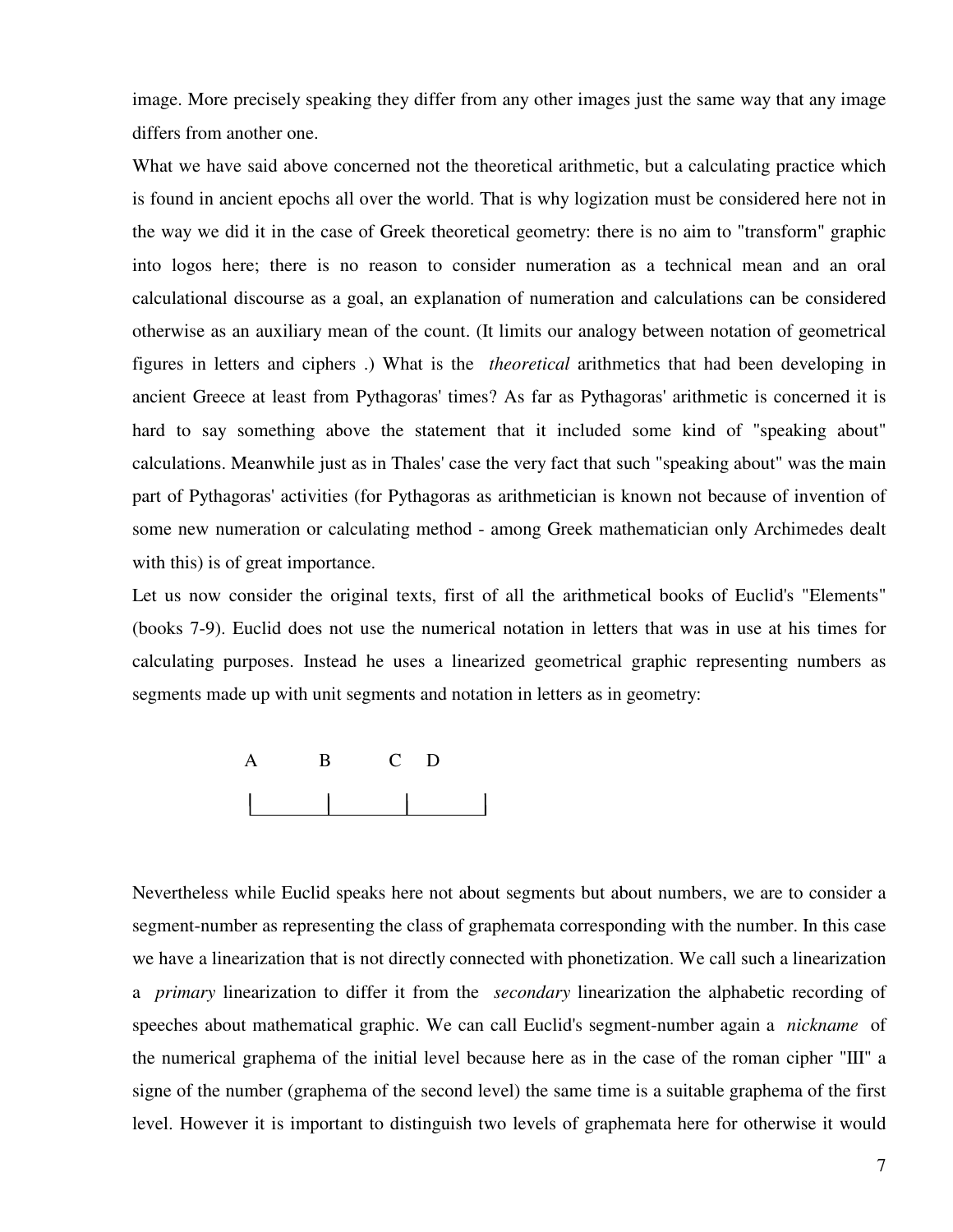appear to be that in arithmetical books of "Elements" Euclid proofs theorems not about numbers but about segments. As we just said for the secondary linearization and phonetization Euclid uses notation of segments in letters like in geometry. So in arithmetic Euclid does not break with numerical graphic of the first level. So although Euclid probably knew Aristotel's definition of geometrical point as a "unit with position" (for example An.Post. 87a35), we can say that in the "Elements" the unit does not lose finally its position in arithmetic as well. Otherwise in later Diofant's and Nicomachus' arithmetic they usually speak about a numerical graphic of the second level, namely numbers notated in letters, and numerical graphic of the first level appears there only incidentally. Thus arithmetic differs from geometry much more definitely there.

Let us consider algebra now. We can agree with these scholars who ascribe "the idea of algebra" to al-Khorezmi [6], but from grammatological point of view algebra appears together with special algebraic symbolism. First of all we mean notation in letters of variables. A notation in letter of variable is a proper name of a script of some number - just in the same sense that "ABC" may be called a triangle's name. As in the case of notation in letters of geometrical figures letters are used quasi-phonetically here: on the one hand we have only to differ one letter from another one and letter's phonetic value does not play any role here, on the other hand letters-variables with their phonetic values participate in the speech. While we have defined the arithmetical graphic as the second level graphic, notation in letters of algebraic variables appears to be a third level graphic. As in the case of arithmetic we called a cipher proper name of the first level graphema, and called a numerical script common name which presuppose an explanation of its sense, now we call a notation in letter of variable proper name of the cipher or the combination of ciphers, while an algebraic formula is sounded as a full proposition.

The number of graphic's level can be increased: in modern "abstract" algebra not only numbers are notated in letters, but complex construction using themselves notation in letters as well. We must not forget here that every time we mean an intermediate . level of graphic because the graphic's levels are limited not only "below" by geometrical graphic but also "above" by phonetic graphic of alphabetic writing with which mathematical reasonings are written.

It is hard to say when appears a theoretical algebra. In al-Khorezmi's algebra there are proofs, but they concern even not arithmetical but geometrical graphic. On the other hand in Europe algebra for the long time is developing not as theoretical but practical discipline (from the ancient logocentric point of view), the kind of calculating art. In 17-th century algebra come in theoretical sphere again; however since algebra is closely connected with arithmetic and geometry this time, it is hardly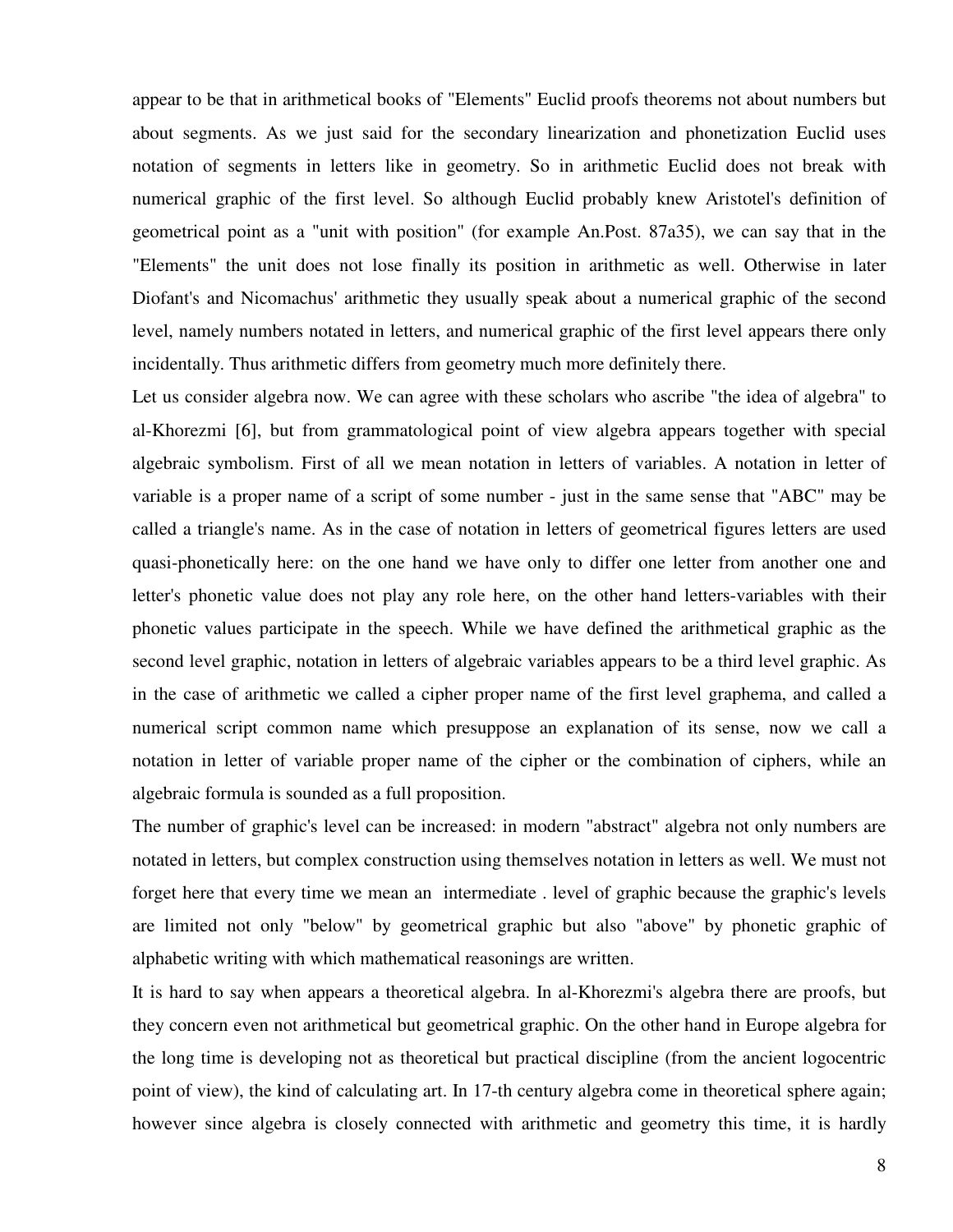possible to consider it as an independent theoretical science. Perhaps samples of the "pure" theoretical algebra we can find only in our century. "Pure" algebra is a speaking about algebraic graphic, i.e. graphic of the third and higher levels, without any appeal to the first and second level graphic, i.e. to geometry and arithmetic. We do not at all mean that such purity is a great achivement and that appeals to the lower levels graphic is a sign of backwardness. Quite the contrary mainly the interaction of graphic of different levels makes the content of mathematics. Mathematics as a theoretical discipline with written tradition should to have at least two levels of graphic - "spoken about" and "speaking about" (alphabetic phonetic writing). Obviously including the number of intermediate levels enriches the situation.

This approach allows us to justify the modern school formula of mathematics as "algebra and geometry". Actually geometry and algebra are the opposite sides of mathematics in the sense of the levels of graphic that is "spoken about". The level of graphic that is "spoken about" in arithmetic lays between geometrical and algebraic ones, so arithmetic appears to be included in this formula of mathematics. "The pure algebra" and "the pure geometry" are the extreme cases; the modern mathematics in the whole is developing between the two using all the levels of graphic and creating the new ones.

Because of the pseudo-phonetic nature of algebraic graphic algebraic formulae have partly linear and partly non-linear form. Especially expressive from this point of view are upper and lower indexes, tildes and asterisks, which overstep the limits of non-linear variation put down by logos. The same can be said about the signs like the signs of sum and of integral. The final delinearization of algebraic formulae we can see in the modern mathematical categories theory where algebraic scripts become completely two-dimensional. A diagramma of category can not be sounded as an usual algebraic formula. Perhaps this situation may cause some unexpected theoretical difficulties. To remain the theoretical discipline in the classical sense of the word the category theory have to use an additional level of graphic which would connect the diagrammata with the phonetic alphabetic writing (something like notation in letters in geometry). However this mean would hardly be effective, because the process of dephonetization and delinearization of graphic in the modern algebra involves not only its intermediate but also the upper level - the level of phonetic alphabetic writing. Ousting of phonetic alphabetic writing undermines the theoretical status of modern mathematics in the most essential way: mathematical texts becomes "unreadable", they do not have any more their final foundation in the dialectic of living speech able to clear everything. So mathematics appears to be senseless not only for ignoramus but in some way also for the specialists: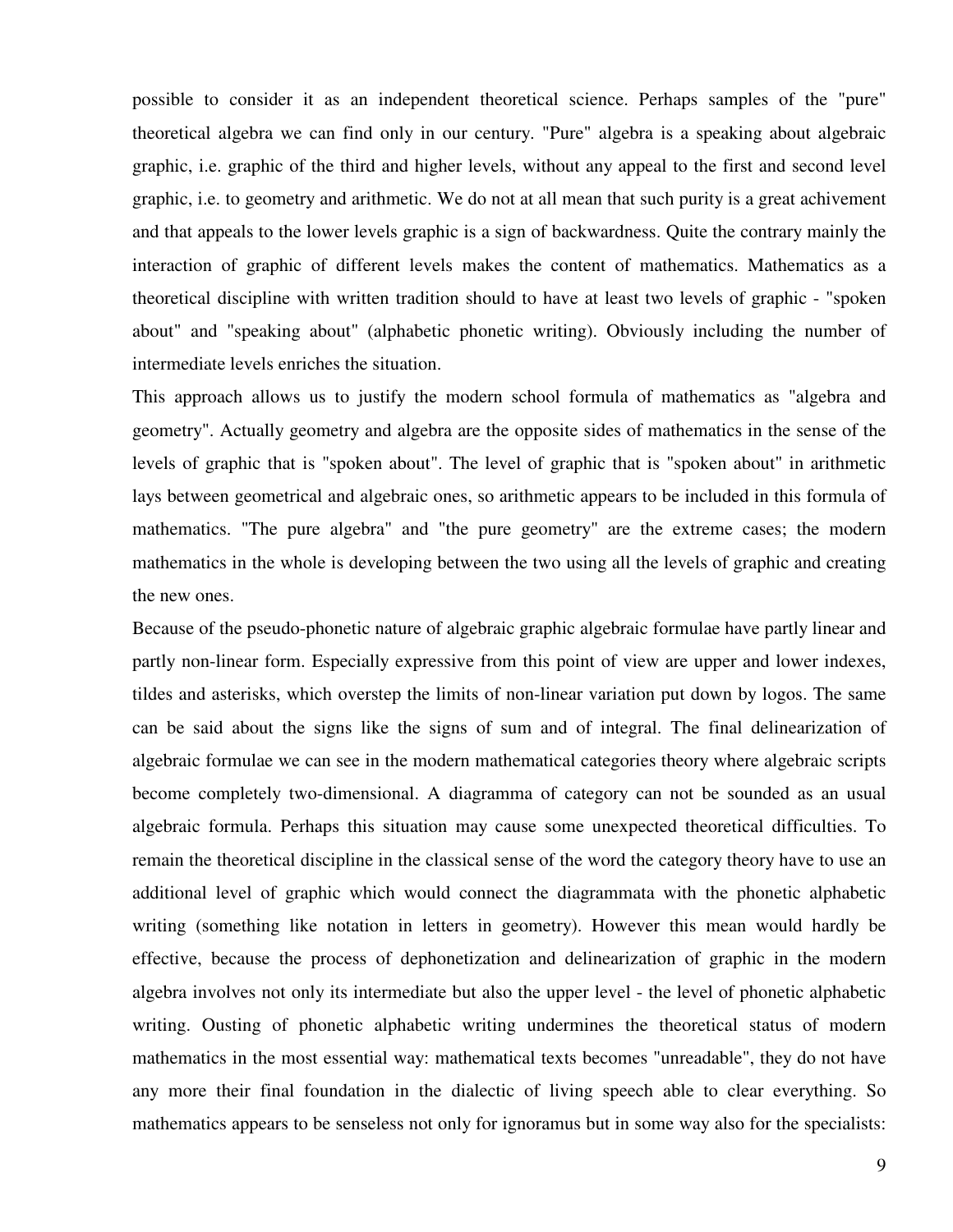mathematics becomes "the play of symbols" which is not any more founded by the logos comprehending and significating any possible mathematical sign. (In this connection the modern mathematics rather looks like the "cossists'" algebra of 16-th century than the classical Greek geometry.) Logocentrism correctly sees its decay here and does its best to comprehend and to significate existing mathematical graphic. Derrida's "Grammatology" allows to look at the situation from another point of view and to get the more tolerant position in this question.

## Logic

Mathematics and logic always had rather strange relationships. Their mutual pretensions to be the criterion of strictness have been making a competition between them. One of the two disciplines tries to absorb another: logisists (Russel) consider mathematics as a part of logic while "mathematists" (Brower) consider logic as a part of mathematics. The competition between mathematics and logics became clear not only in the 20-th century: Proclus' "The Commentary to Euclid" and Galen's logical treaties give us the sufficient information to speak about the contest of logicians and mathematicians for the right to be called "strict" in the firsts centuries A.D. The beginning of this controversy is the debate between Plato who ontologizes the mathematical figures and Aristotel who ontologizes the logical figures. The debate resumes in the modern time: we see here the return of the platonic mathematism after the époque of dominance of aristotelian logicism which we call the epoque of scholasticism. The Descartes' and Galiley's argument against the scholasticism is the argument for mathematism against the logicism, and Galiley independently considers it as an argument for platonism against the aristotelism. Namely the return of platonic mathematism made possible the modern science. This short survey is enough to show that the question of the relationships between logic and mathematic is very important. "Grammatology" allows to give a new look at this problem as well. First of all we try to present "the grammatology of logic" the same way that we presented the grammatology of mathematics above.

While mathematics is usually considered as nothing but discipline - the texts and the oral tradition practised by the community (although the limits of texts, tradition and community are under discussion) - the word "logic" has much wider rate of meanings. For example one can say as an universal objection: "there is no logic here". We explain such a using below and now let us to use the word "logic" like the word "mathematics" - in the sense of the discipline. The logic as a discipline has two parts - they speak about formal and non-formal logic. Both are presented in works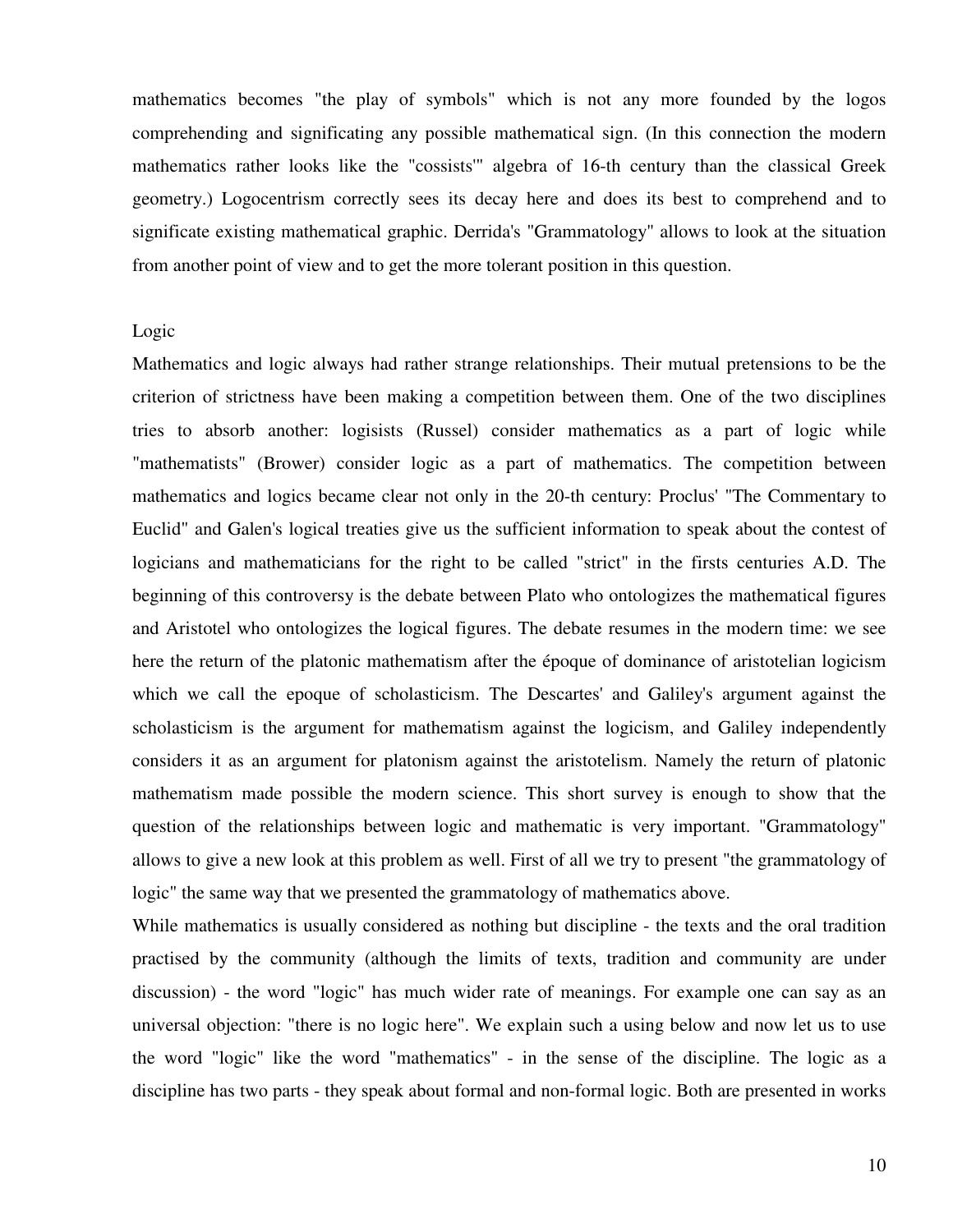of "the father of logic" Aristotel: the formal logic is a content of *Prior Analitics* and non-formal is a content of *Posterior Analitics* and some other texts, first of all the

*Metaphysics*. We consider the two parts of logic one after another.

From the grammatological point of view the formal logic is nothing but "geometry otherwise". Since the (theoretical) geometry as we said above is speaking about and (in the written case) linearization of graphic, the formal logic is a dephonetization of speech and a delinearization of the linear phonetic alphabetic writing which is used to write speech down. That is why we after Aristotel use the term "logical *figure*" (schema) and that is why all the other basic ancient logical terms the same time were important mathematical terms [8]. There are evidences that aristotelian figures of syllogisms was actually drown in ancient schools as non-linear drafts [8]. "The perfect syllogism" for example was drown as follows (the vertical dimension is important here to show "the natural order of terms"):

 - the greater term - the middle term - the less term

Once again: geometry "transforms" the graphic into the speech and further into the linear graphic of phonetic alphabetic writing, and the formal logic otherwise transforms the oral or written in the usual way speech into the non-phonetic graphic which does not differ from geometrical one but is poorer. The pseudo-phonetical notation in letters connecting the speech (and linear writing) with non-linear graphic is used in formal logic as well as in geometry. It is interesting to compare the ways of using of such notation in geometry and in logic. When we speak not simply about "a triangle" but about "triangle ABC" "triangle" is individuated, appears to be not "the triangle in general" but some concrete triangle with the proper name "ABC". (As well as saying "Andrei" instead of "a man" we point at some concrete man even if our audience previously had no idea about Andrei.) Everything stands otherwise in logic. When Aristotel says "let us A to be inherited in B" "A" and "B" may signify "man", "Socrates", "paleness", "education" and so on. So since in geometry notations in letter realize the individuating function regarding to the speech, in logic they realize the generalizating (inductive) function regarding to the speech (4). As we said above in geometry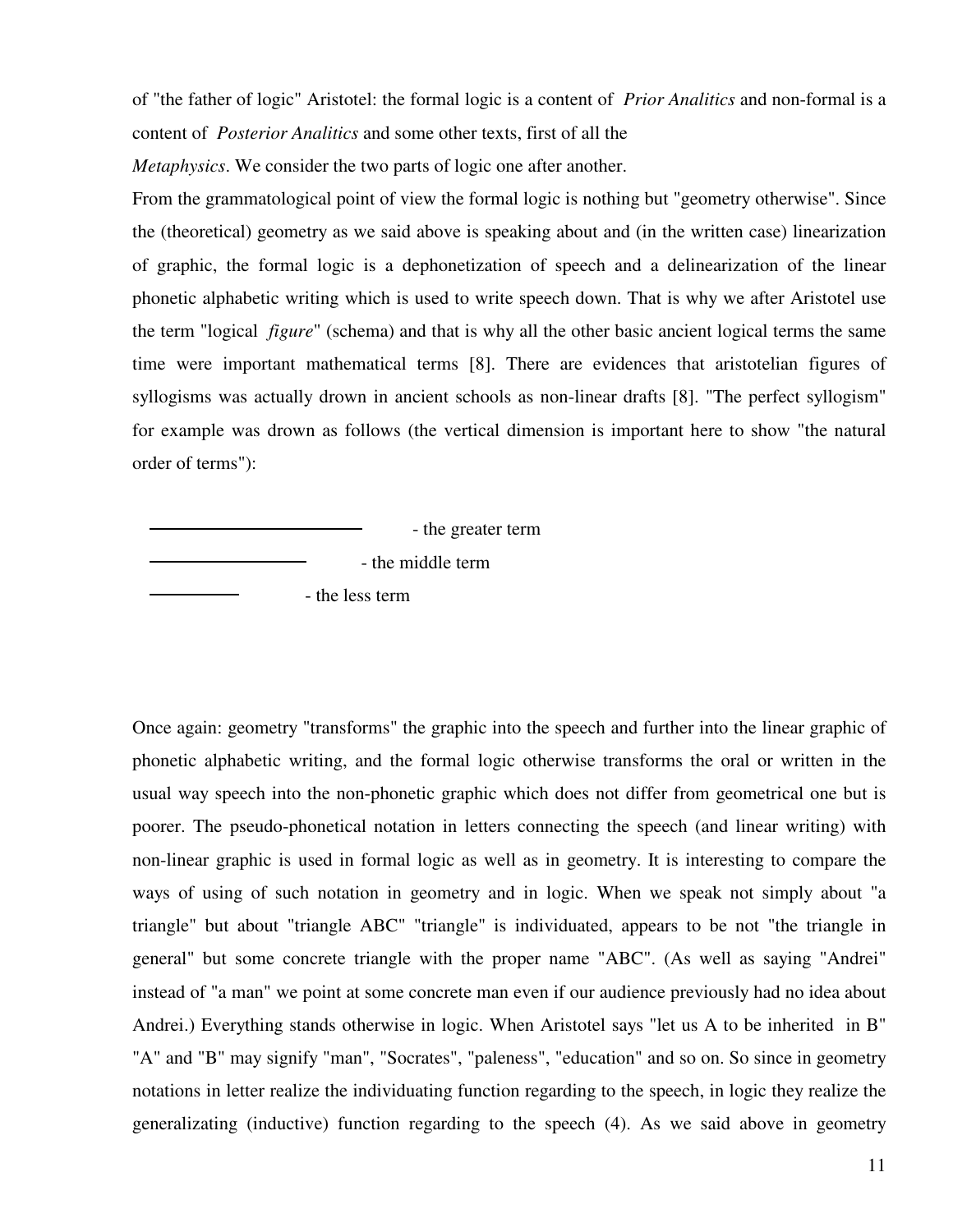notations in letters realizes the inductive function regarding to the geometrical draft, and that allows us to speak about the given draft with its proper name and so to consider the concrete drown triangle as an example of "the triangle in general". Otherwise in logic: every term is denoted by line; denoting now a line by the letter "A" we demonstrate that this line signify not "the term in general" but the concrete term A. So in logic notations in letters realizes individuating function regarding to drafts. What was said above about the role of notations in letters in geometry and in logic can be represented with the figure as follows:

| geometry | logic  | geometrical example | logical example |
|----------|--------|---------------------|-----------------|
| term     | draft  | "line"              |                 |
| letter   | letter | "A"                 | "A"             |
| draft    | term   |                     | "Socrates"      |

(upwards - induction, downwards - individuation)

For Aristotle himself the problem of mathematics has rather simple solution: while in mathematics there is a speech speaking about graphics, this speech can be "outlined", i.e. described with speech figures like any other speech. However such approach misses the inverse ratio between mathematic and logic that we just have revealed. To reveal it it is not sufficient to put mathematical graphic under consideration (Aristotle does it developing the theory of mathematical object - his theory of abstraction): it is necessary also to consider the graphic of logic itself. Aristotle's logical terminology shows that one could notice the connection between mathematical and logical graphic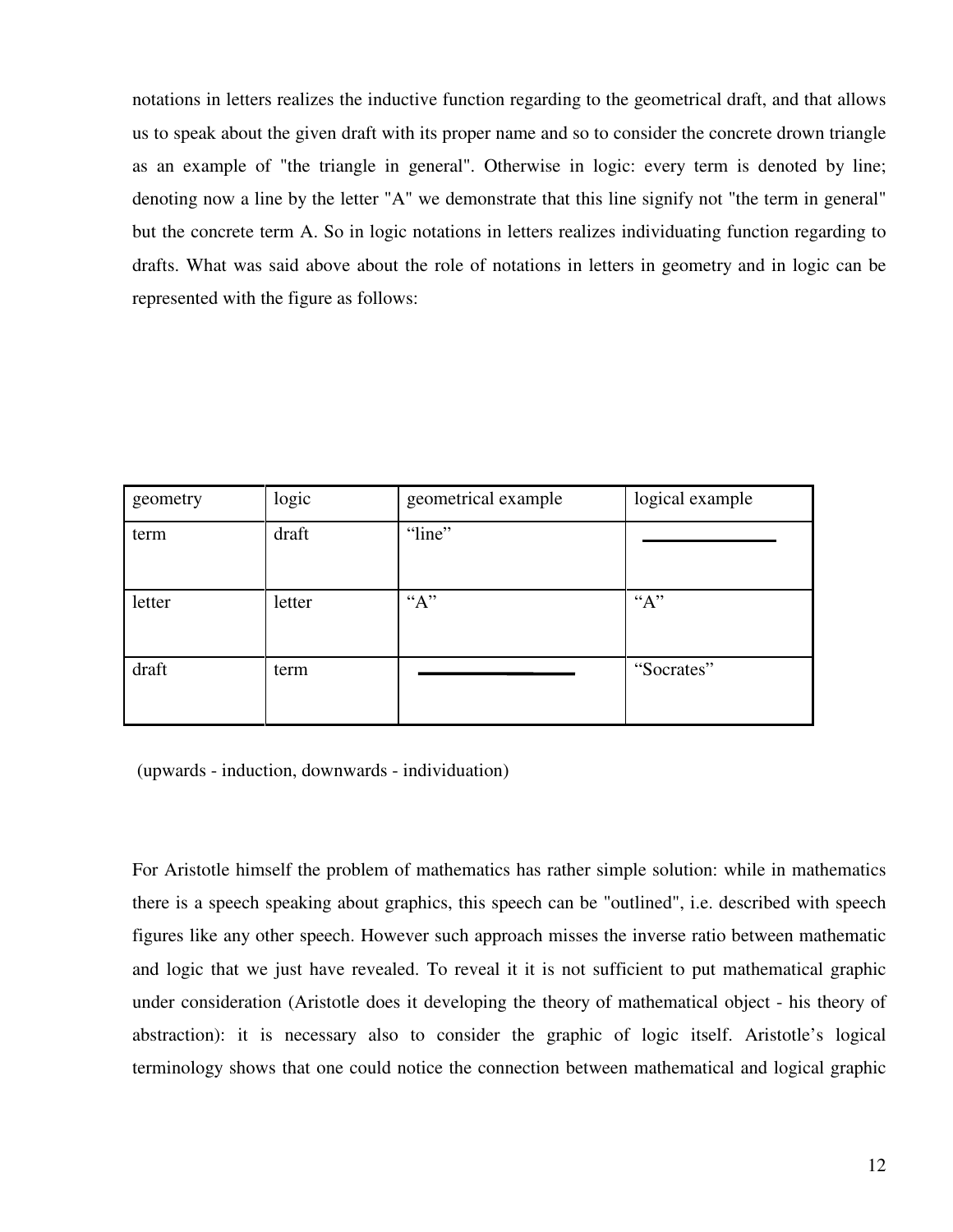mentioned above with a very superficial look . So it is nothing surprising that such a deep thinker as Aristotle missed it.

Misunderstanding of the different correlation of graphic and speech in mathematics and in logic leads to the points of view mentioned above according to which mathematics is a part of logic or otherwise. If to expel from mathematics the initial level of the "spoken about" graphic, it actually appear to be a part of logic (Russell). If to expel from logic the initial "outlined" level of speech it appear to be a part of mathematics (and very poor one! - Brower). The question about a mathematical logic - is it a part of mathematics or a part of logic? - can be solved the same way. Bool (?) who developed "the algebra of propositions" perhaps the first time realized the connection between logical and mathematical graphic and tried to use in logic the new type of mathematical graphic, namely algebraic one. We know that such a "superficial" from the logocentric point of view step as a change of logical graphic greatly influenced the development of logic. When mathematical logic begins to develop its operations without any reference to speech and to use speech only for speaking about these operations, it becomes a part of mathematics. So if you are engaged in the field of mathematical logic and you do not know where you are engaged - in mathematics or in logic, ask yourself about your task - is it to speak about your graphic or to outline your speech. In the first case you are mathematician, in the second you are logician. However this question and the both responses stay in the existing frameworks. Perhaps it is better to leave them and to try to comprehend the mathematical logic in some different way. Notice that grammatological structure of formal logic revealed in the case of Aristotle's syllogistic is the same in modern "non-classical" logics. Actional (?) or deontic logic for example develops as follows: there are the notions of action and of duty in common discourse; logician formalizes such "intuitive" notions, i.e. develops some operations with non-phonetical and pseudo-phonetical graphical objects which he makes to correspond with these notions; then logician compares again the developed operationalism with facts of speech [9]. As we show below non-classical nature of modern logic that differs it from the aristotelian paradigm rather concerns not formal but non-formal side of logic.

Formal logic seems to be an anti-logocentric enterprise. For formal logic "transforms a living speech into dead schemes" - everybody can hear this logocentric protest in his or her soul. However such a concealed dissatisfaction is not the only form of this protest. In response to formal logic's initiative the logocentrism gains in range that is quite unthinkable in the frameworks of the simple phonetization of writing. It even suggests the idea that formal logic is nothing but a logocentric provocation. So logical figures immediately are again spoken about. It begins with their introduction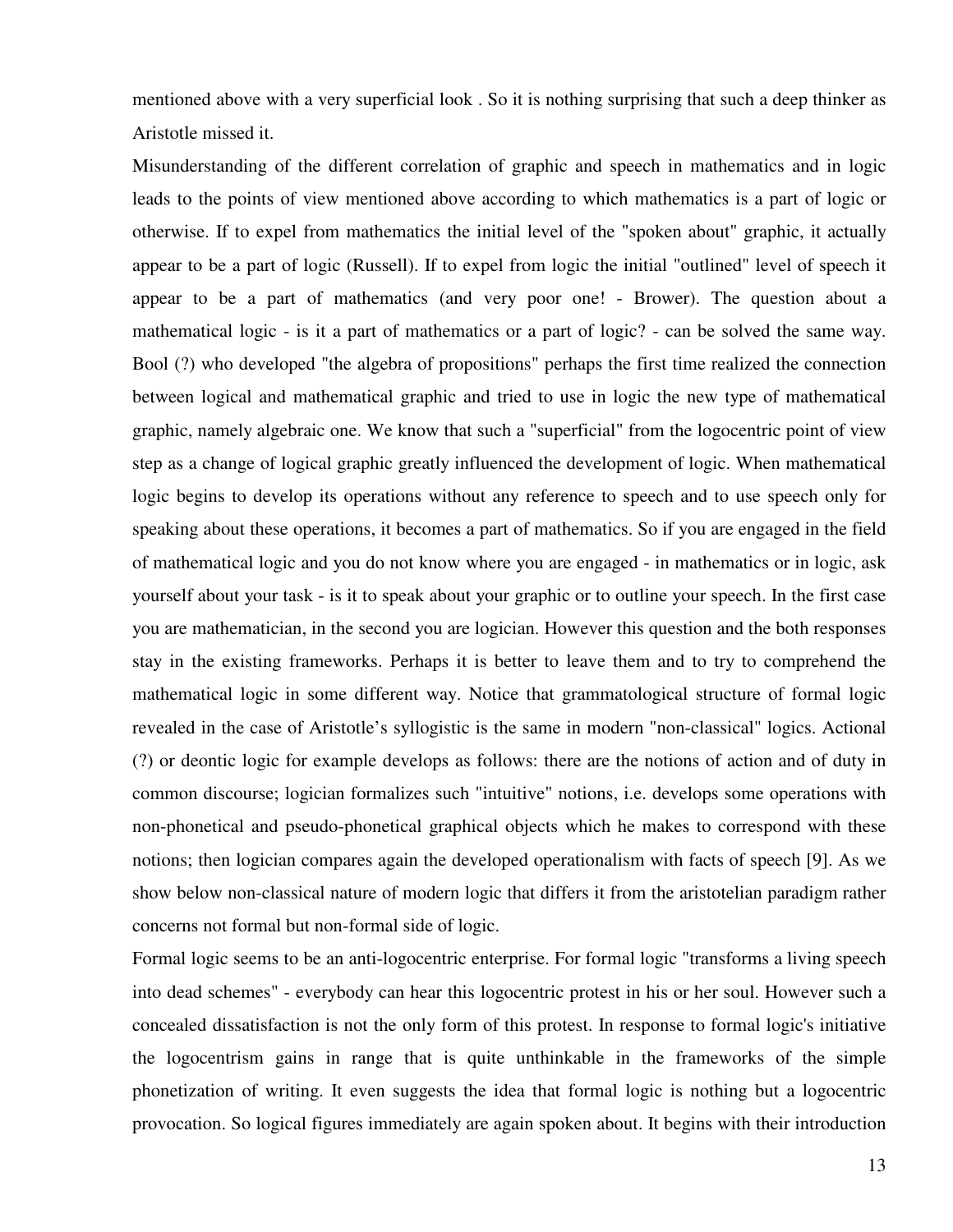because it is necessary to explain their definition and using. We can say that here logos restores its rights that it have in usual phonetic writing. However then it goes further. The Aristotle's "Prior Analytics" are followed by "Posterior Analytics" where non operational but deep, ontological meaning of logical figures is explained. The figure of "the perfect syllogism" appears to be the figure of *essence*. "Dead logical schemes" are revived here by the dialectical logos. Logical graphic perishes in the narrow space between the epistemic ( being outlined) and the philosophical (speaking about logical schemes) logos.

Thus there are two steps of logization here: in the first (epistemic) step the geometrical and arithmetical graphic is spoken about, then the epistemic logos is outlined by logical figures, at last in the second (philosophical) step of logization the logical figures are spoken about. It is just the logization of logical graphic used in the formal logic that is the task of non-formal logic. It is the secondary logization that presents logic as something primordial, natural and universal. That is why the meaning of the word "logic" is much wider than "logic as a discipline".

Plato also tried to adjoin to mathematical level of logization which is not able to suppress graphic completely and continues to deal with "images", dialectical one which would deal only with "forms" (Rep.510b-511d, 533b-e). To be consistent in his logocentrism Plato some moment refuses from any writing connected with the project and develops an oral learning which is known by the evidences of his pupils and contemporaries (and first of all of Aristotel) as "unwritten" (agrafa dogmata) [10]. Evidently the Plato's project was to reduce all the variety of geometrical graphic to one or a few of figures (for example the "perfect" figure of the circle) in the mathematical level of logization (5) and then to logizate dialectically the given "basic" graphic. So Plato tried "to continue" the mathematical logization to make it perfect and so to justify the name "epistemai" of mathematical disciplines while according Plato in their present state they actually remain to be a kind of skills (tecnai) (ib.).

Aristotle on the contrary to Plato leaves the idea of the "true" i.e. completely logizated mathematics and find another way to the final logization of graphic. He firstly develops an independent discipline ( later named formal logic ) where all the epistemic speeches are reduced to a few number of simple graphemata (logical figures), and secondly speaks about the given simple graphic so subordinating all the possible epistemai (6) to the only logos and completing the secondary logization of their graphic (non-formal logic or metaphysics). The "ontological" figure for Aristotel is not the geometrical figure of the circle but the logical figure of the perfect syllogism. Thus Aristotel try to complete the total logization not directly as Plato does it but trough the intermediate delogization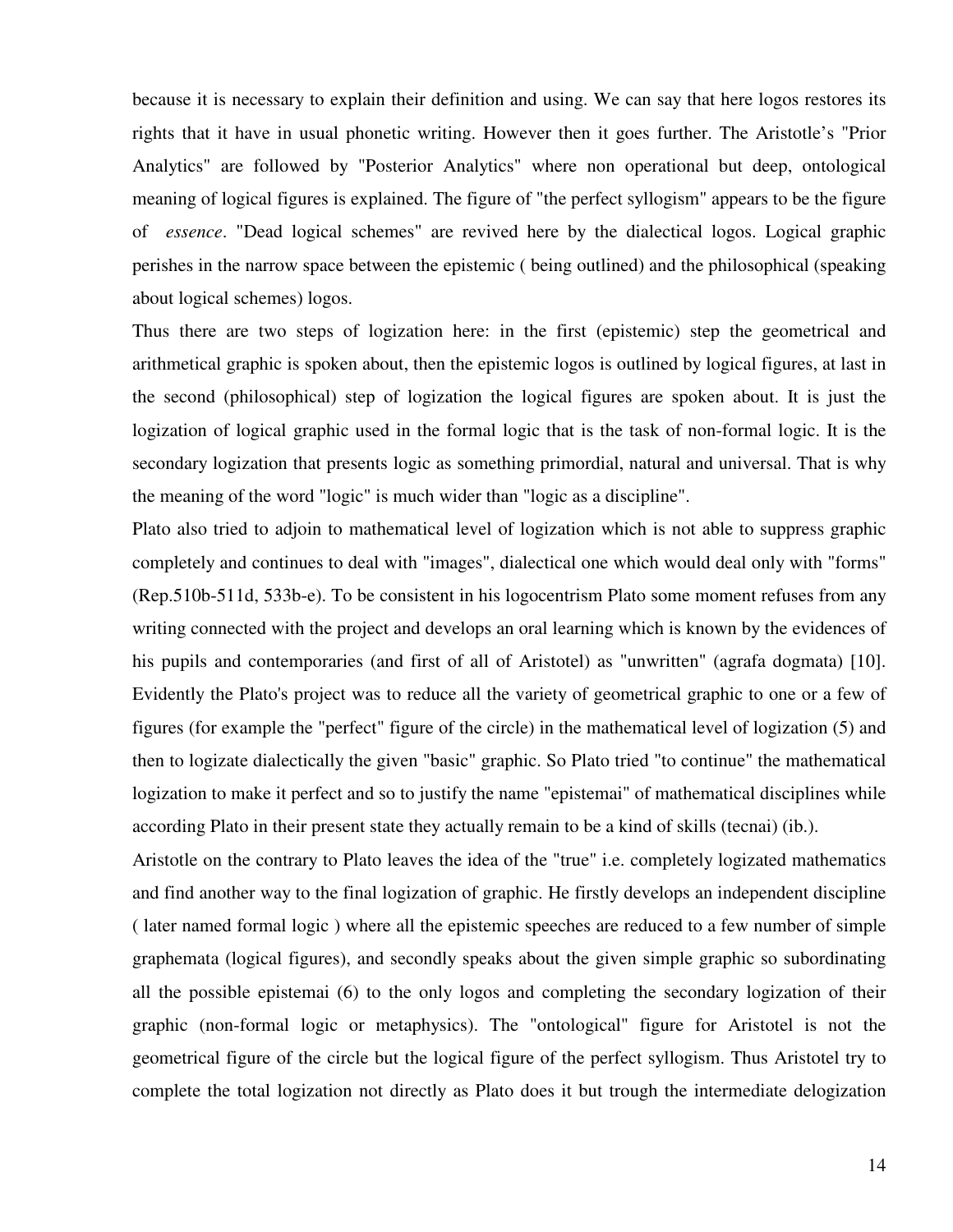(formalization). However we can comprehend the situation another way: probably the secondary logization was not an initial Aristotel's task but his reaction to his own antilogocentric step.

We see that Plato's mathematism and Aristotel's logicism are both equally logocentric projects. However the platonic mathematism in its modern form appeared to be more available to antilogocentric alternatives than the aristotelian logicism in its medieval form: although a platonic mathematism of modern scientists remain to be logically founded (Galiley for example calls mathematics *the language of Nature*) it causes a powerful development of mathematical graphic and scientific and technical blow up (as Derrida notice it is writing that gives a paradigm for techniques in the logocentric scale [1]). But the aristotelian logicism allows for a non-logocentric development as well. Such development one can see in the modern "non-classical" logics which are non-classical first of all because they do not subordinate the task of the formalisation of speech to the task of secondary logization (7). Thus we have a choice again: to make all possible to logizate the immense mass of logical graphic produced by modern logicians or to refuse from the logocentric thinking.

## Notes:

 (1). Surely we also can put and solve a question about a mathematical papyrus as follows: is the solution of a problem there true or false? But why have we to suggest that the papyrus' author (if we can correctly speak about author there) puts the question the same way? And why have we always to hear behind a mathematical texts a dialog (questions and responses) at all?

 (2). We ignore here the fact that the couple "proposition-proof" does not completely describes the speech structure of theoretical mathematics. Its another important element is for example a definition.

 (3). As we know our proper names somewhere meant something. That is why we can say that proper names *lose* their meanings. While nouns enrich their meanings in speech, proper names lose their meanings in writing. Cf.[7]

 (4). Such an individuation in ancient geometry and logic has a name of "ekqesis" (layout see Proclus ib.). The inverse procedure namely giving a general proposition on the basis of individual cases Aristotle calls "epagwgh" (induction). Notice that the individuation is not a singling out of a particular case as well as a generalization mentioned above in the text is not a looking for a common rule for a number of particular cases.

 (5). In our [11] we showed that the theory of books 1-4 of Euclid's "Elements" can be interpreted this way.